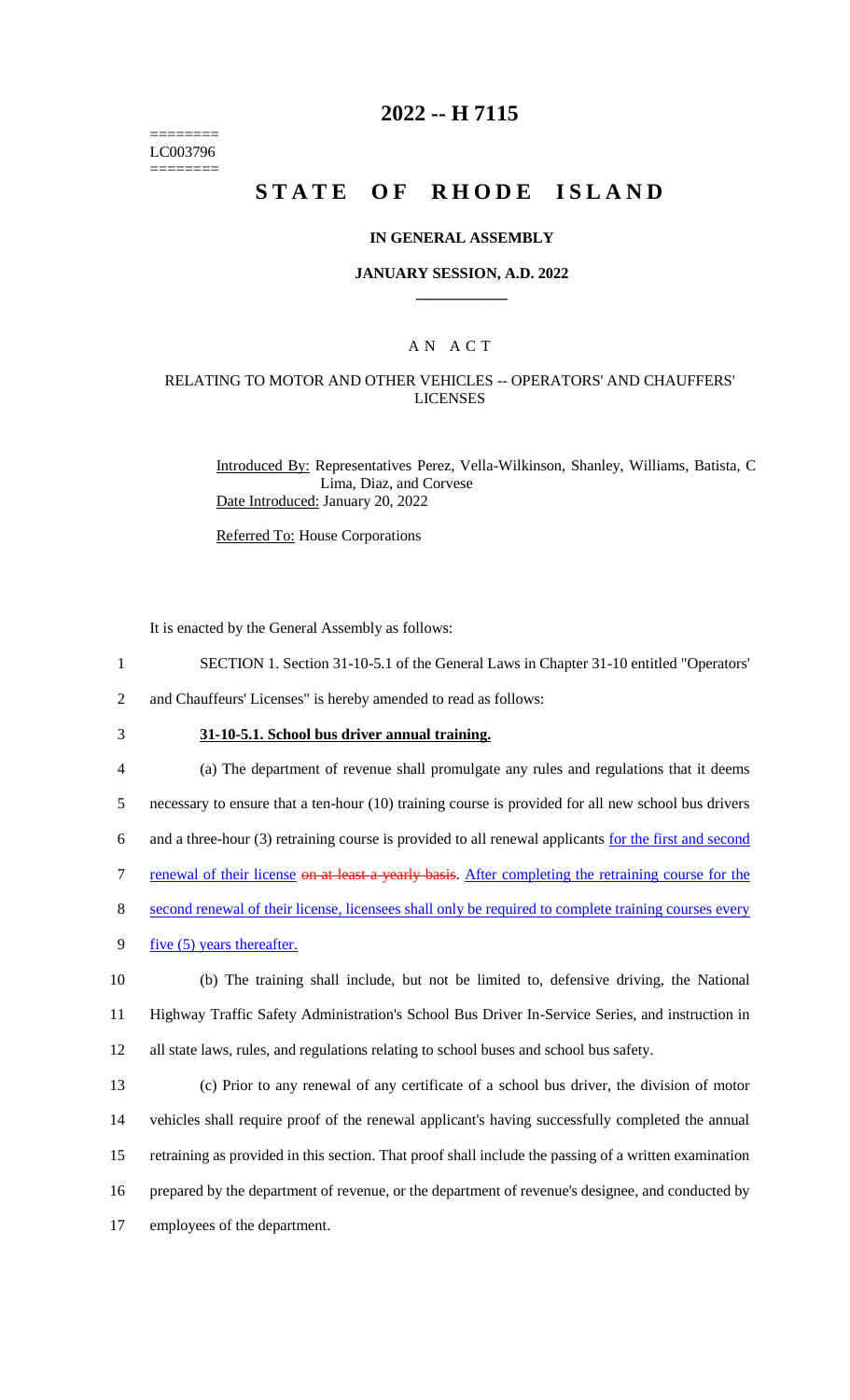1 SECTION 2. This act shall take effect upon passage.

 $=$ LC003796  $=$